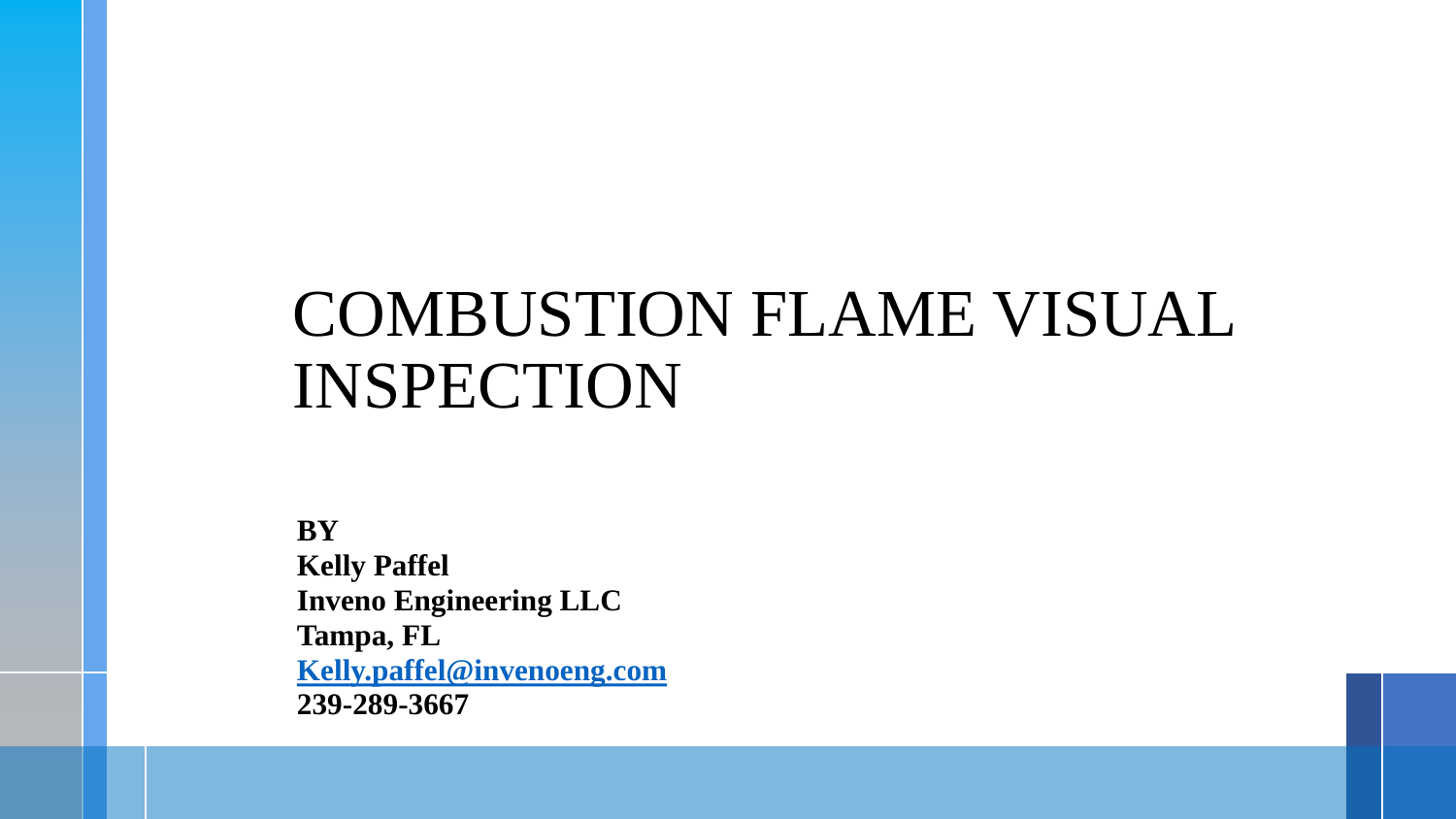### Combustion Flame Visual Inspection

- The following presentation is an overview of a combustion flame analysis for plant personnel for the inspection of the combustion flame for performance
- The combustion testing and adjustments should always be done with the use of combustion analyzer
- However, a daily visual inspection provides an insight into the combustion performance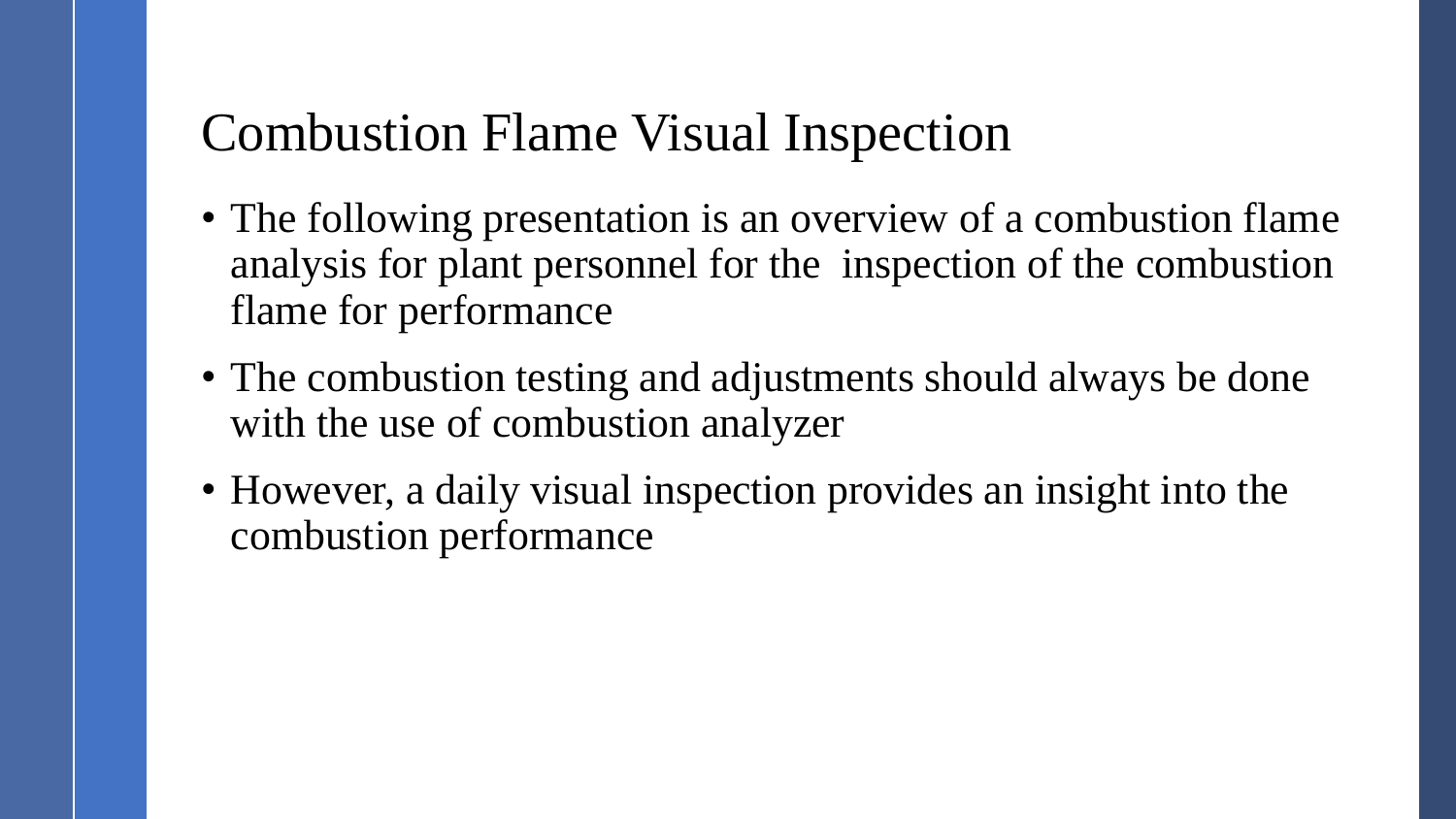#### What is a Good Flame Geometry

- › Burner throat has a bright red/yellow color (indicating a high temperature) that is distributed through out the burner throat
- › No dark spots in the burner throat area
- › Flame front is in the correct position

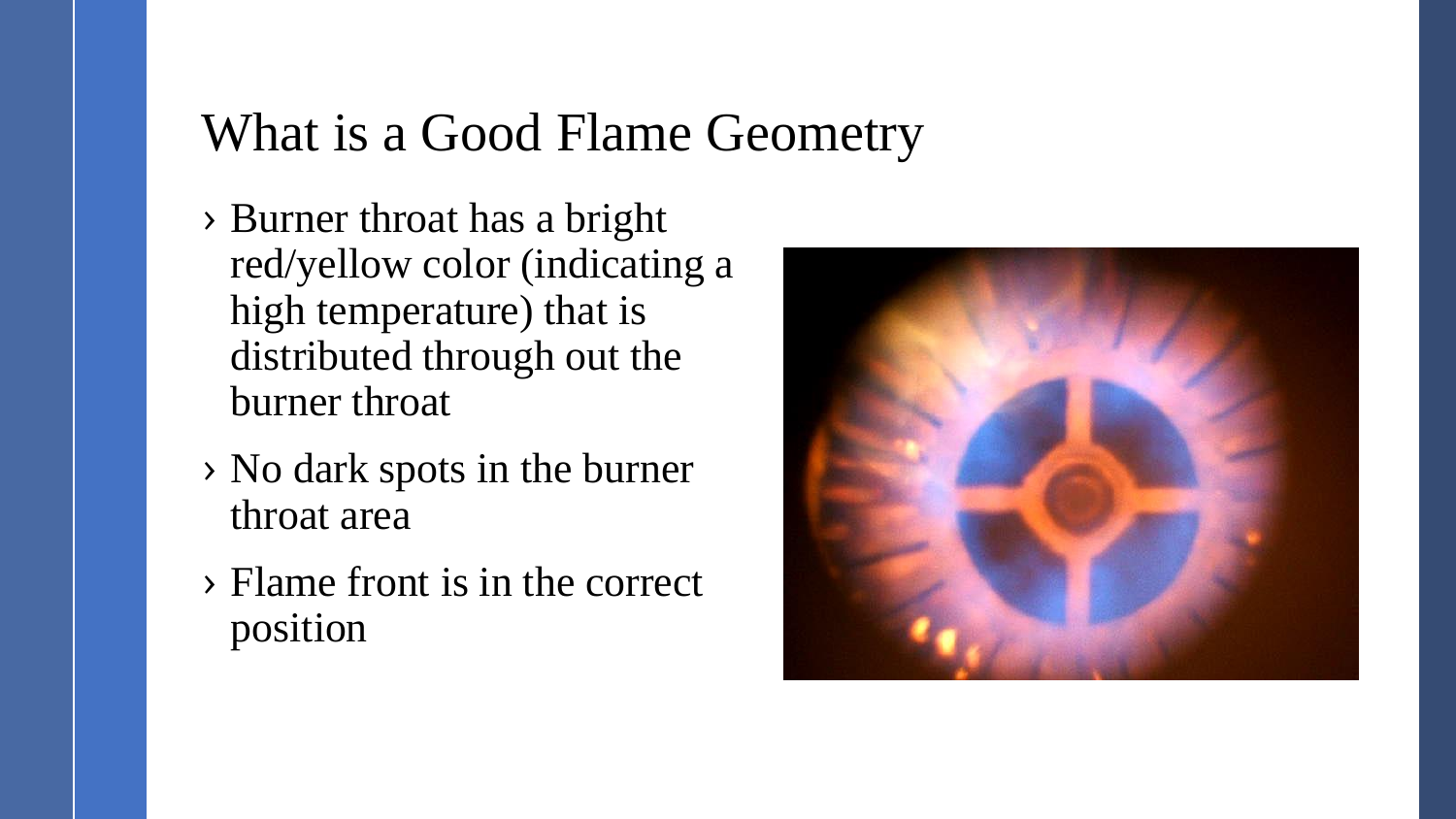#### A Good Flame Pattern

- › The flame has a swirl to the operation which is mixing the fuel with the air
- › End Result:
	- Low excess air
	- No carbon monoxide
	- Higher boiler efficiency

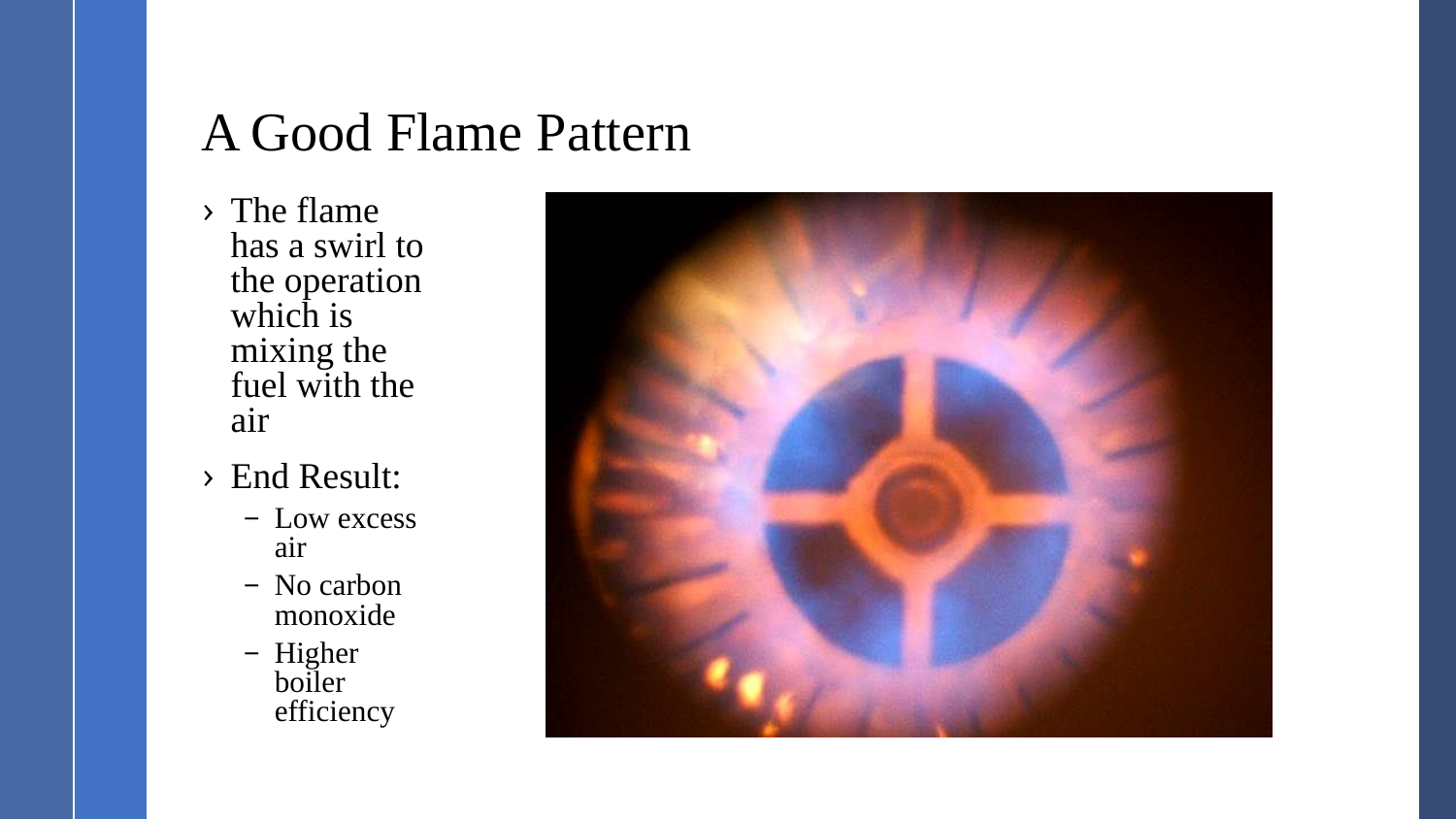# A Imperfect Flame

- › The throat does not have a red/orange glow (high temperature) which is an example of the flame front being too far away from the burner throat
- › The burner throat helps the combustion process by providing temperature to support the combustion process

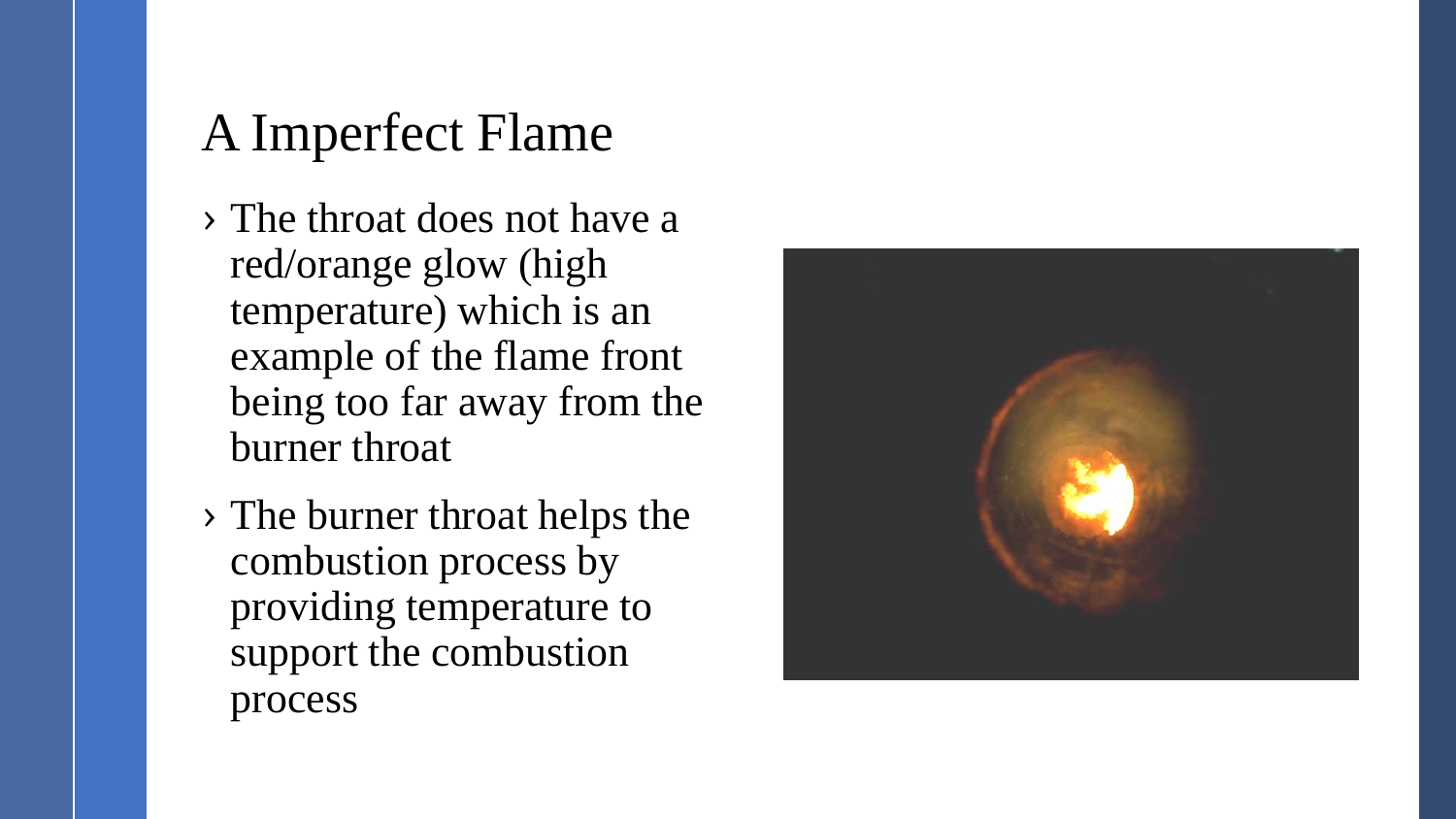#### Burner Flame Deficiency

- › Results in high levels of carbon monoxide
- › High levels of excess air

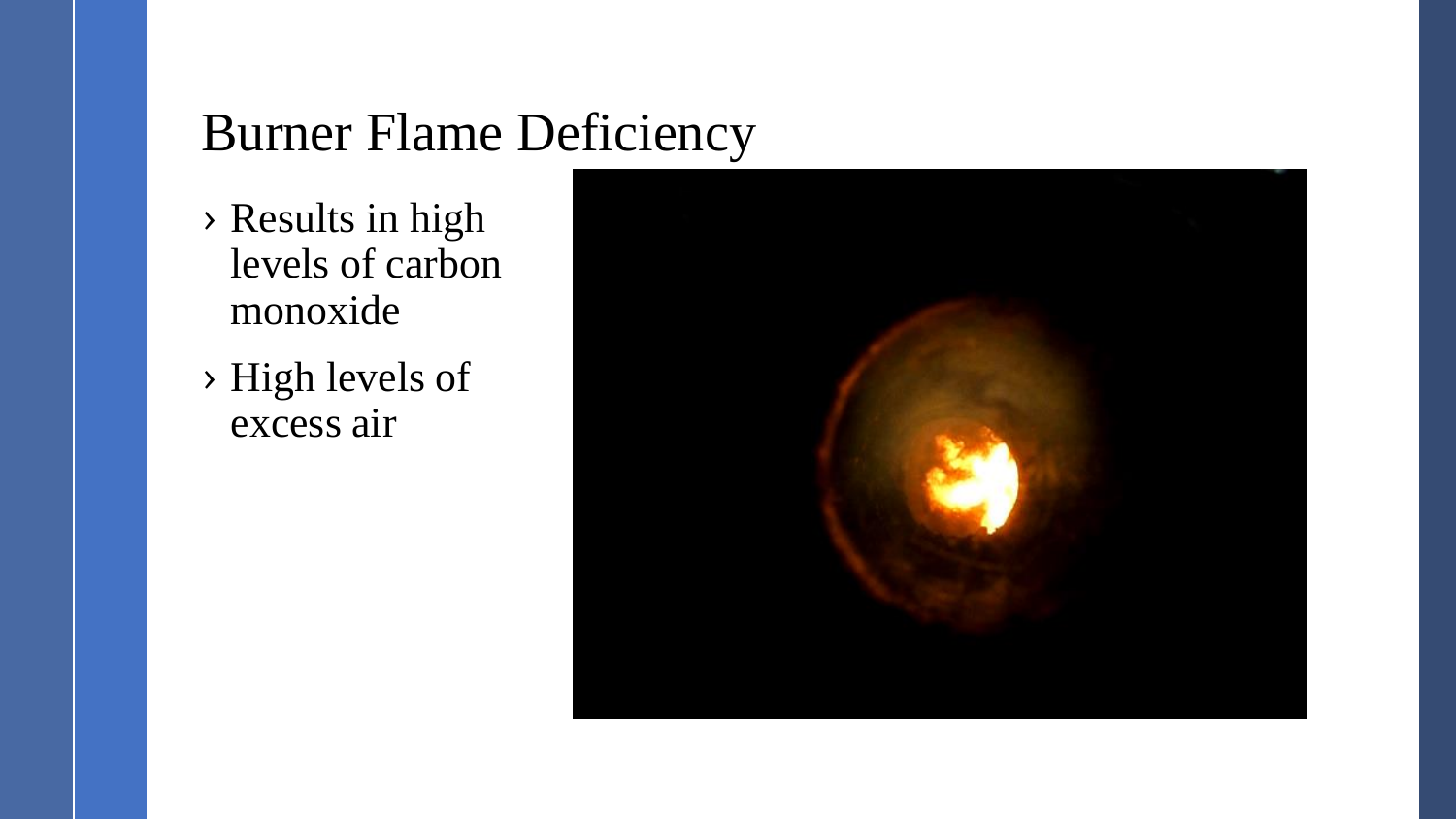#### Another Deficient Combustion Flame

- › Burner throat has areas of red/orange, but does not completely cover the entire throat area
- › The results was from poor air flow distribution in the burner
- › Resulting in high levels of carbon monoxide

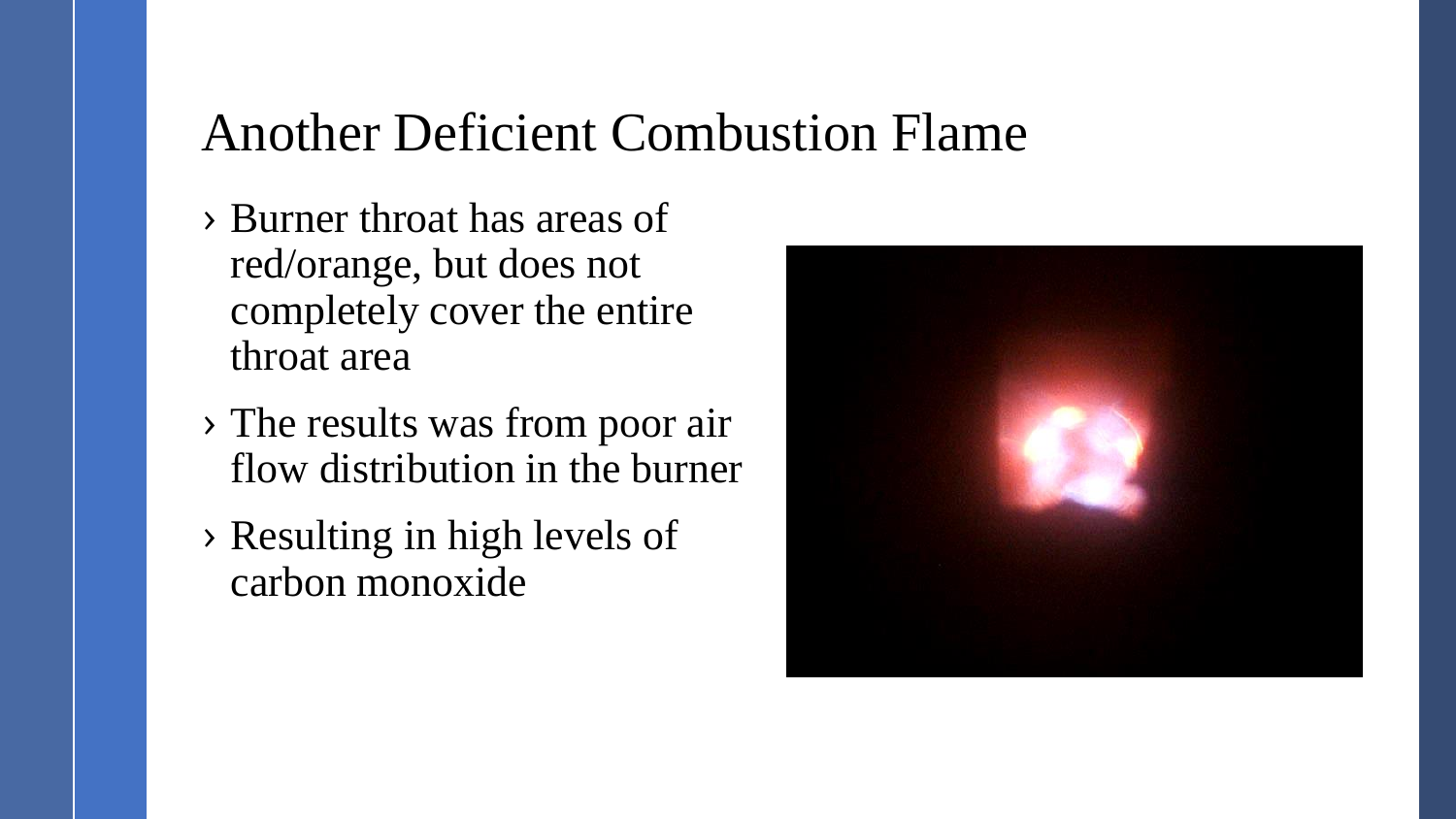#### Another Example of Poor Air Flow Mixture

- › Same as the previous slide, the burner is displaying several negative features:
	- Flame front to far away from the burner throat area
	- Air flow mixture is not achieving proper mixture
	- High levels of carbon monoxide
	- High levels of excess air

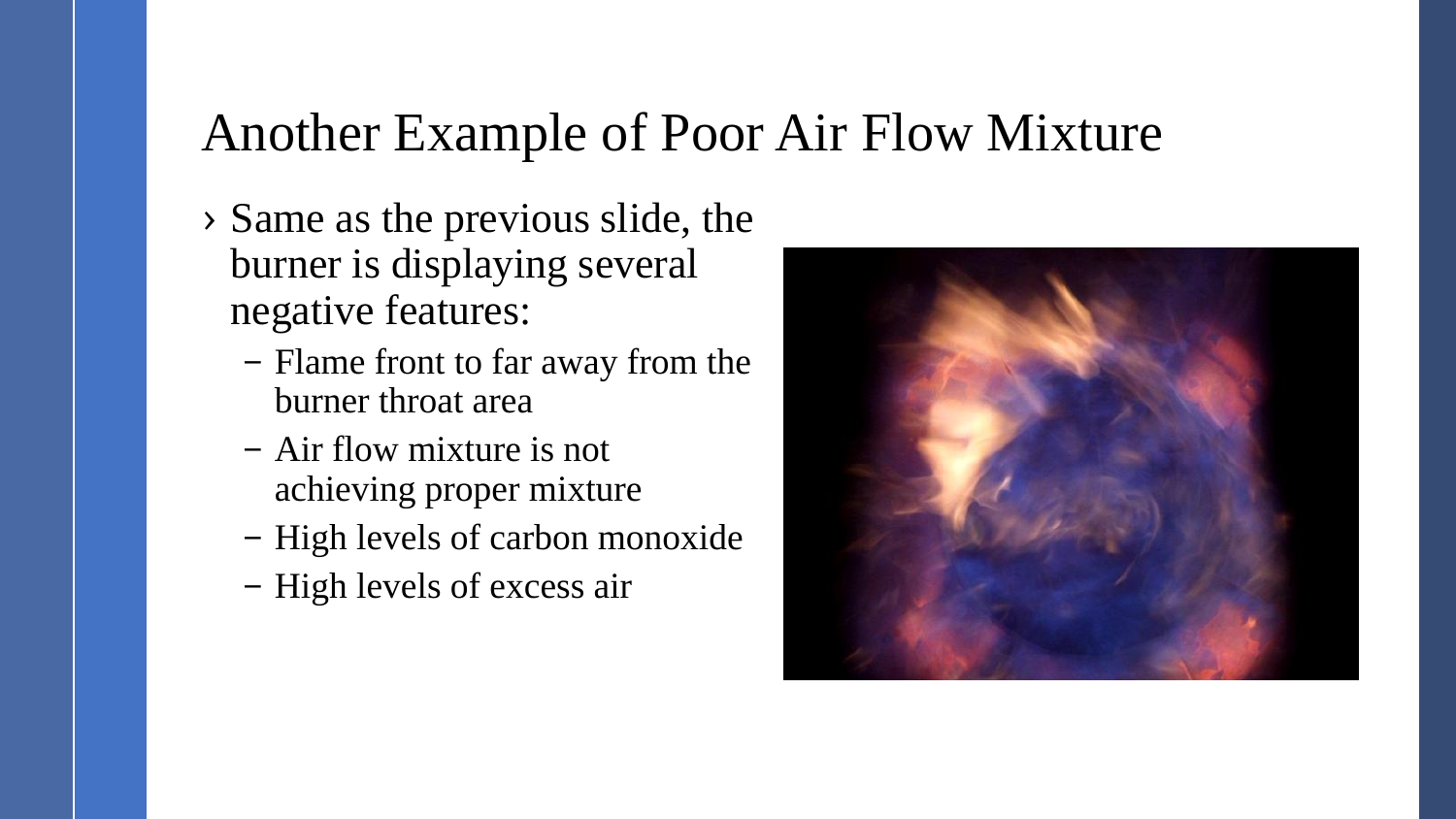#### Proper Combustion Flame Operation

- › Throat area totally has the red/orange color which is the result of the following:
	- Proper air and fuel mixing
	- Flame front is in the correct position
	- Resulting in the following:
		- › Low excess air levels
		- › No carbon monoxide in the combustion process

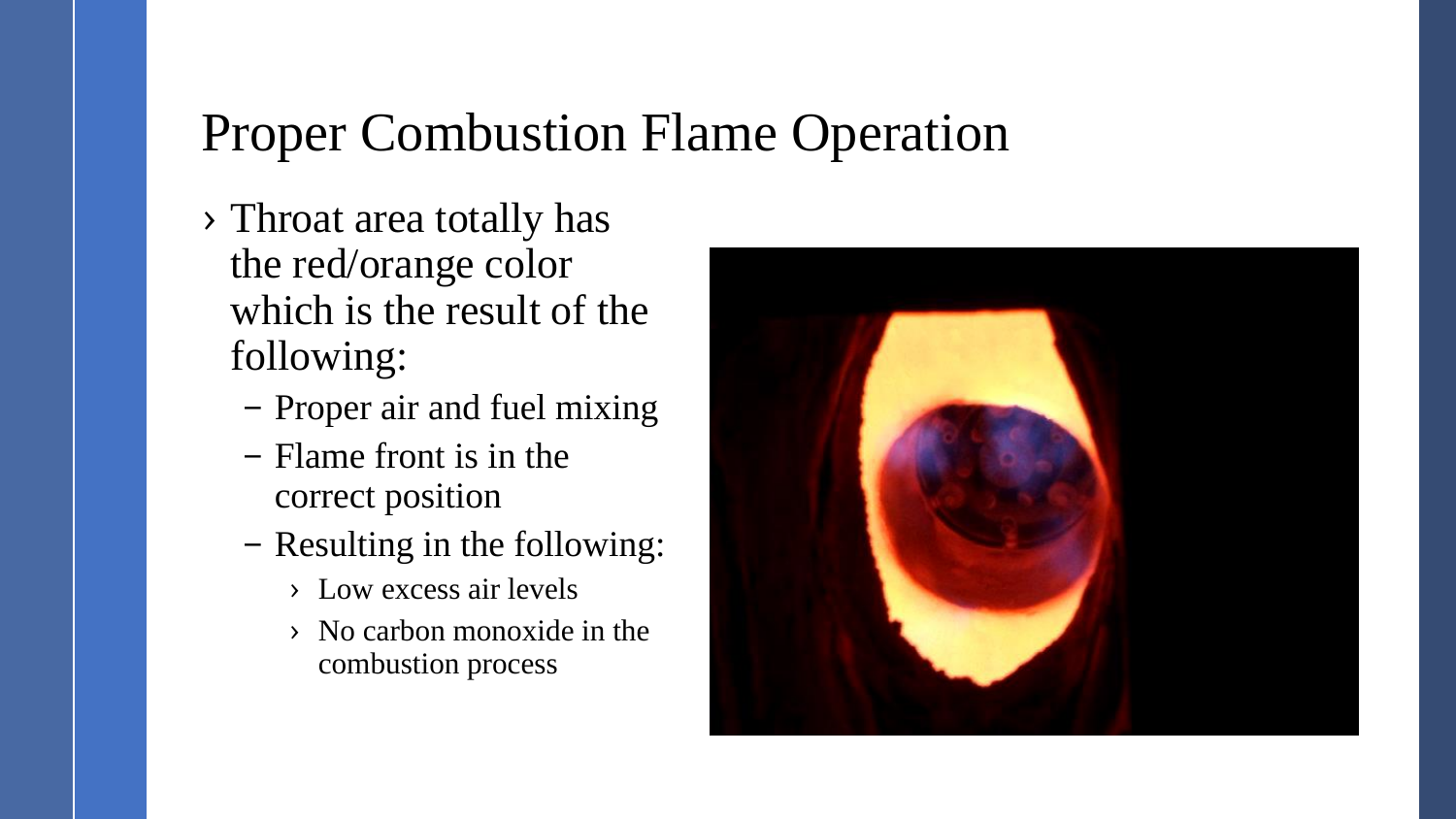### Proper Combustion Operation

- › Burner throat is red/orange (hot) which means flame front is in correct position
- › Proper swirl operation to achieve air/fuel mixing

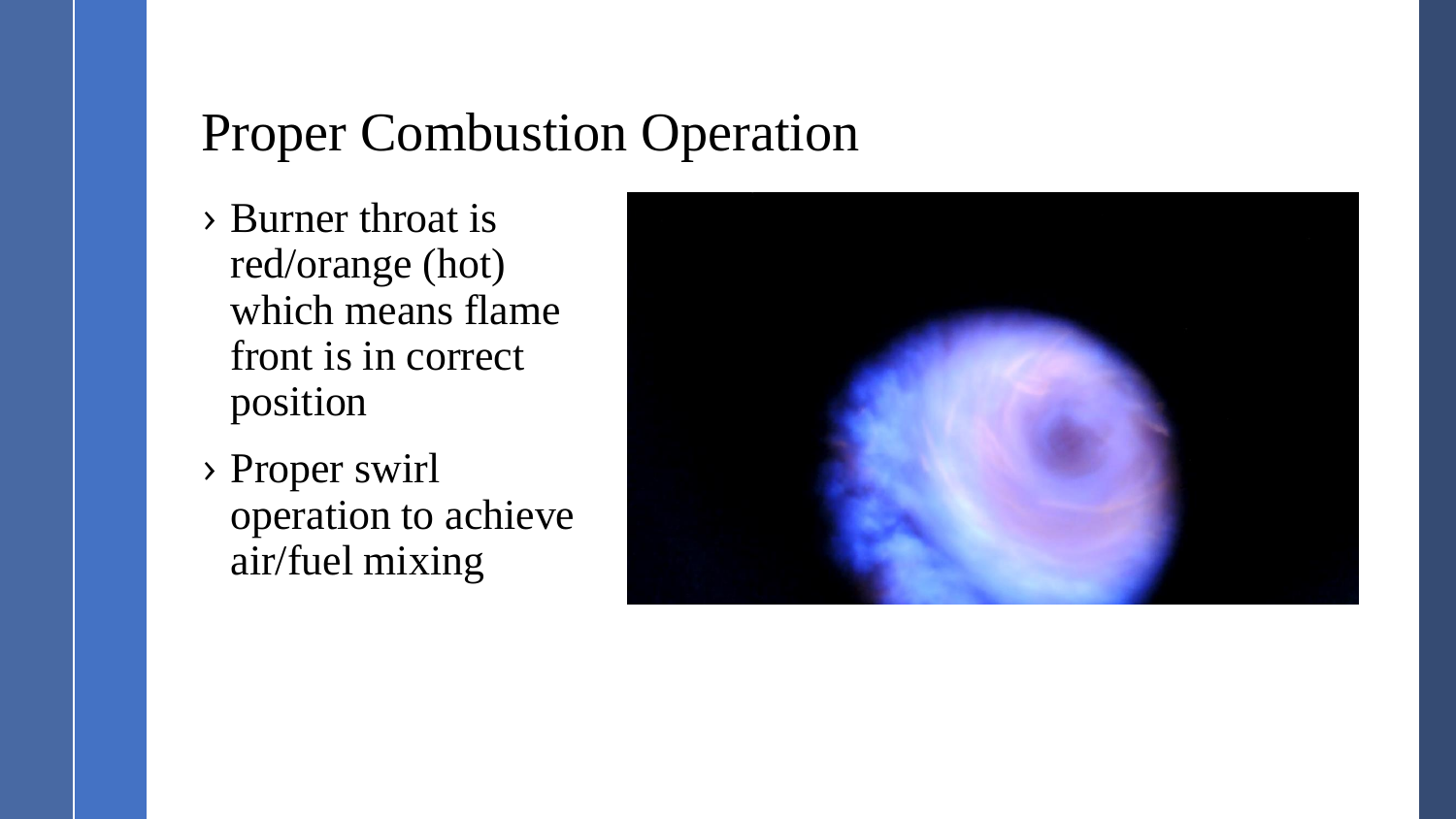### Another View of the Combustion Flame

- › Front view
	- More difficult to see the total operation

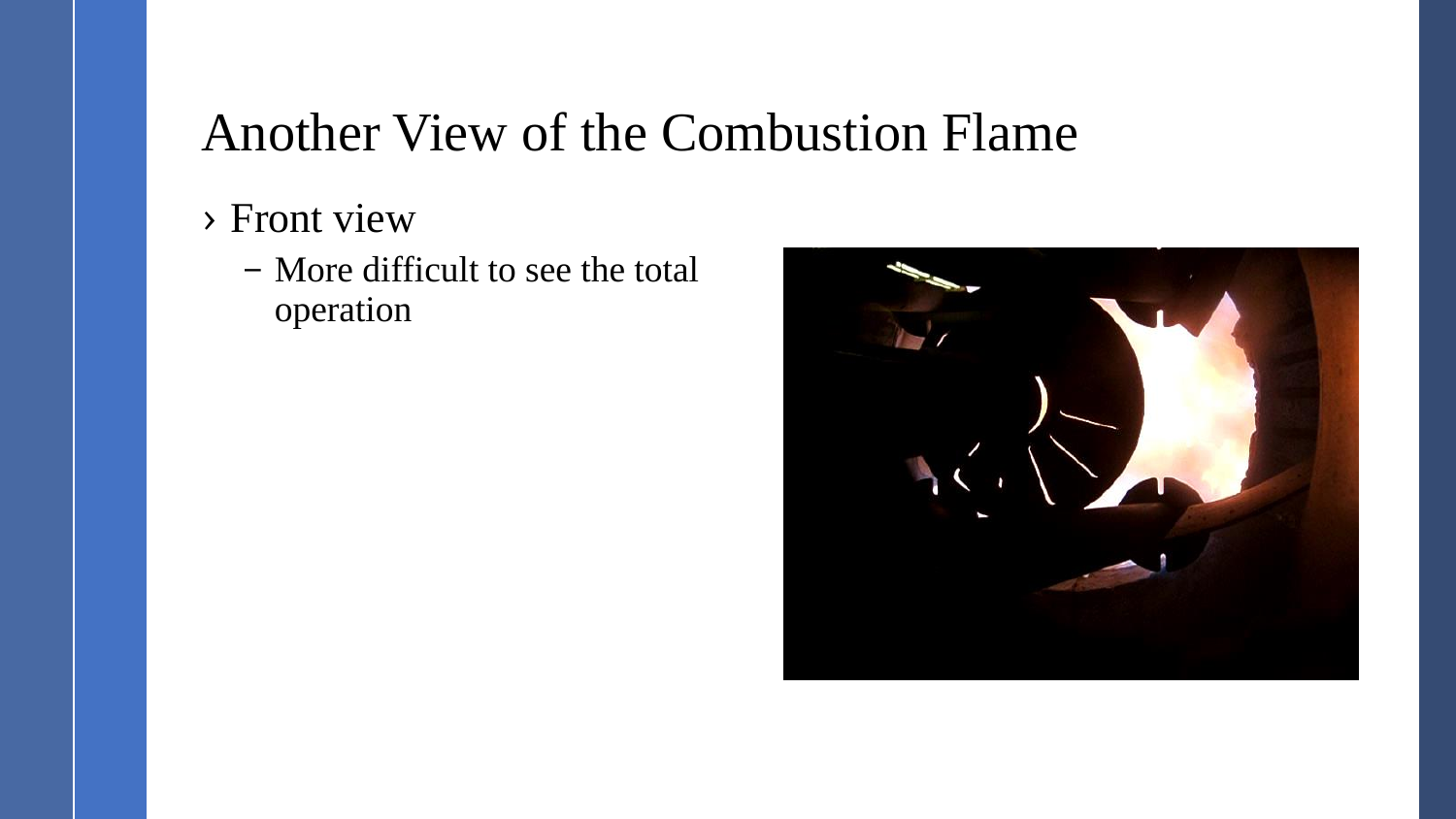# Proper Combustion Efficiency

- › Visual inspection is a key factor in overall boiler efficiency
- › Visual inspection is only one piece of the checking the combustion efficiency
- › Full testing should be performed at least every three months by a qualified person